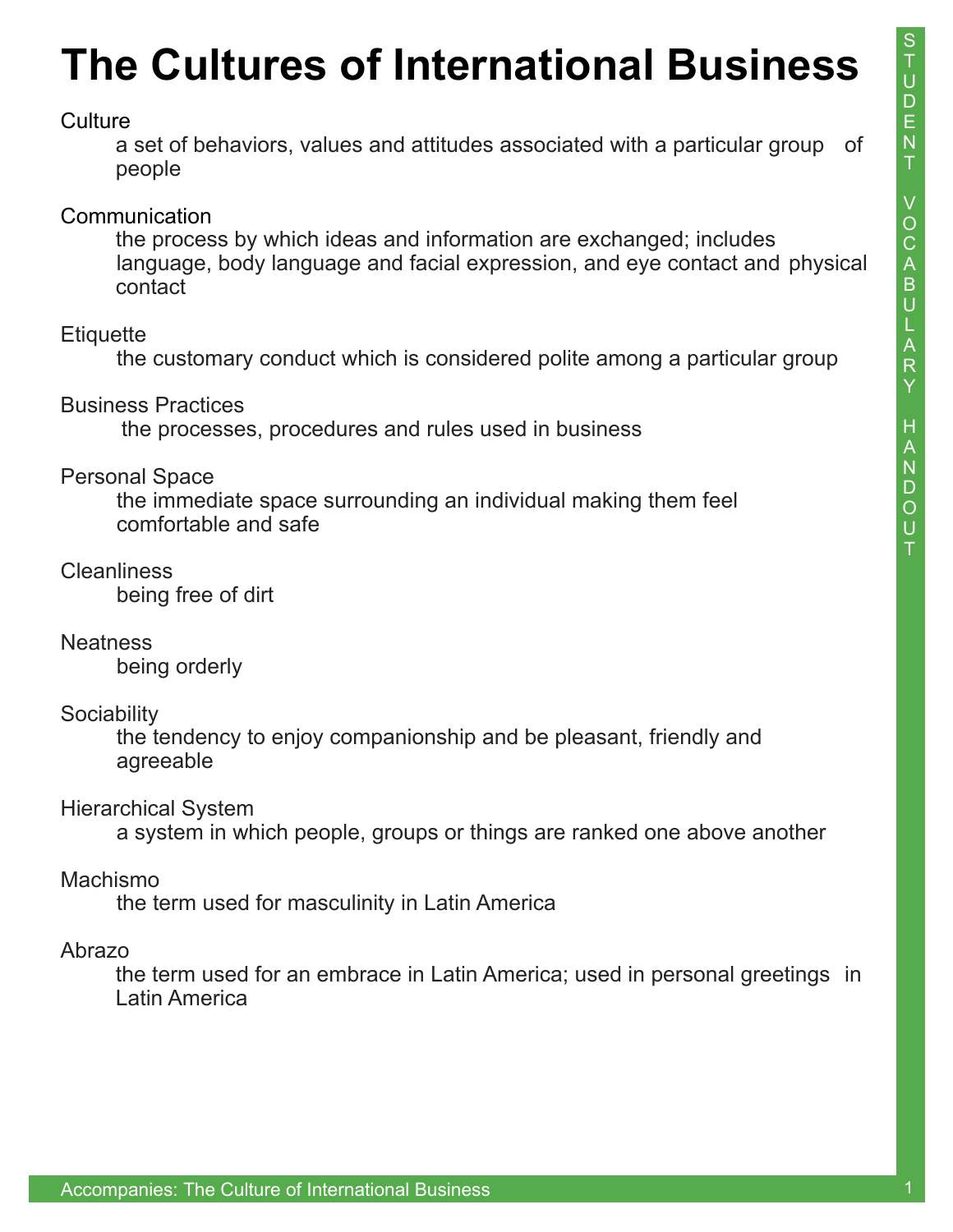# **The Cultures of International Business**

### Bon Appétit

the term used to begin a meal by the host in France

## Pofta Buna

the term used to begin a meal by the host in Romania

## Indirect Eye Contact

looking at someone's forehead or shoulders rather than at the eyes

## Collectivist Culture

a culture which stresses interdependence and gives priority to group welfare

## Individualist Culture

a culture which stresses independence and give priority to individual welfare

### **Emirate**

 a government in which the power is in the hands of the emir (ruler of a Muslim state)

### **Shura**

 a term describing a decision made by the group in order to form the best decision

## Nonverbal Signal

any motion or cue which communicates without the use of words

## "Family Style" Meal

 a meal with many public plates for parties to share; common in many East Asian countries

## U.S. Department of State

 the agency with which one should register before traveling abroad; compiles country-specific information for travelers and issues travel alerts and warnings